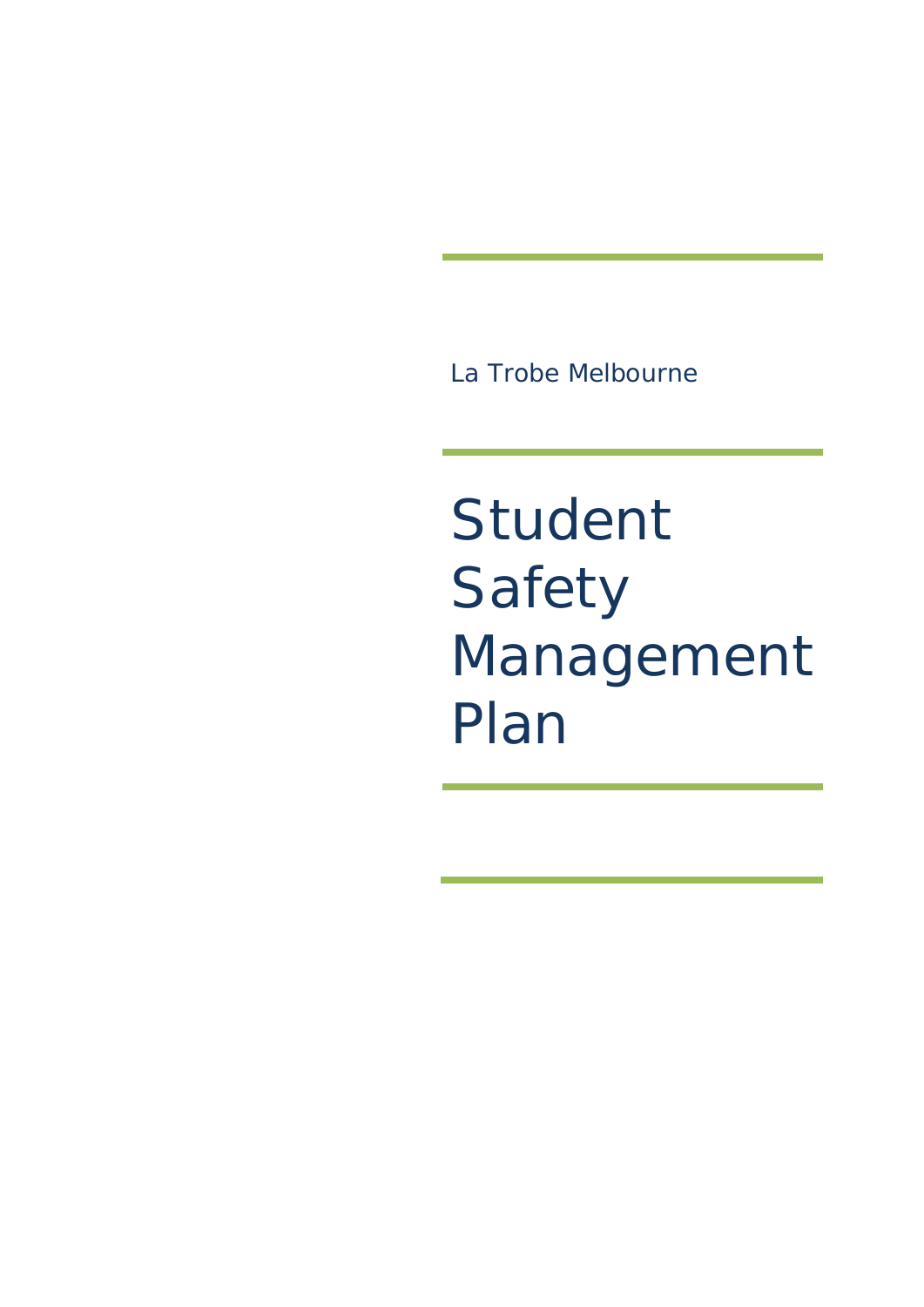# **Contents**

.

- **1. Disclaimer**
- **2. Introduction**
- **3. Purpose**
- **4. Scope**
- **5. Areas of major risk**
- **6. Hierarchy of control and reporting of safety incidents**
- **7. Roles and Responsibilities**
- **8. Frameworks for Planning and Response**
- **9. Events which invoke an extraordinary Executive Committee meeting**
- **10. Student Safety Incident Response to Level 3**
- **11. Review**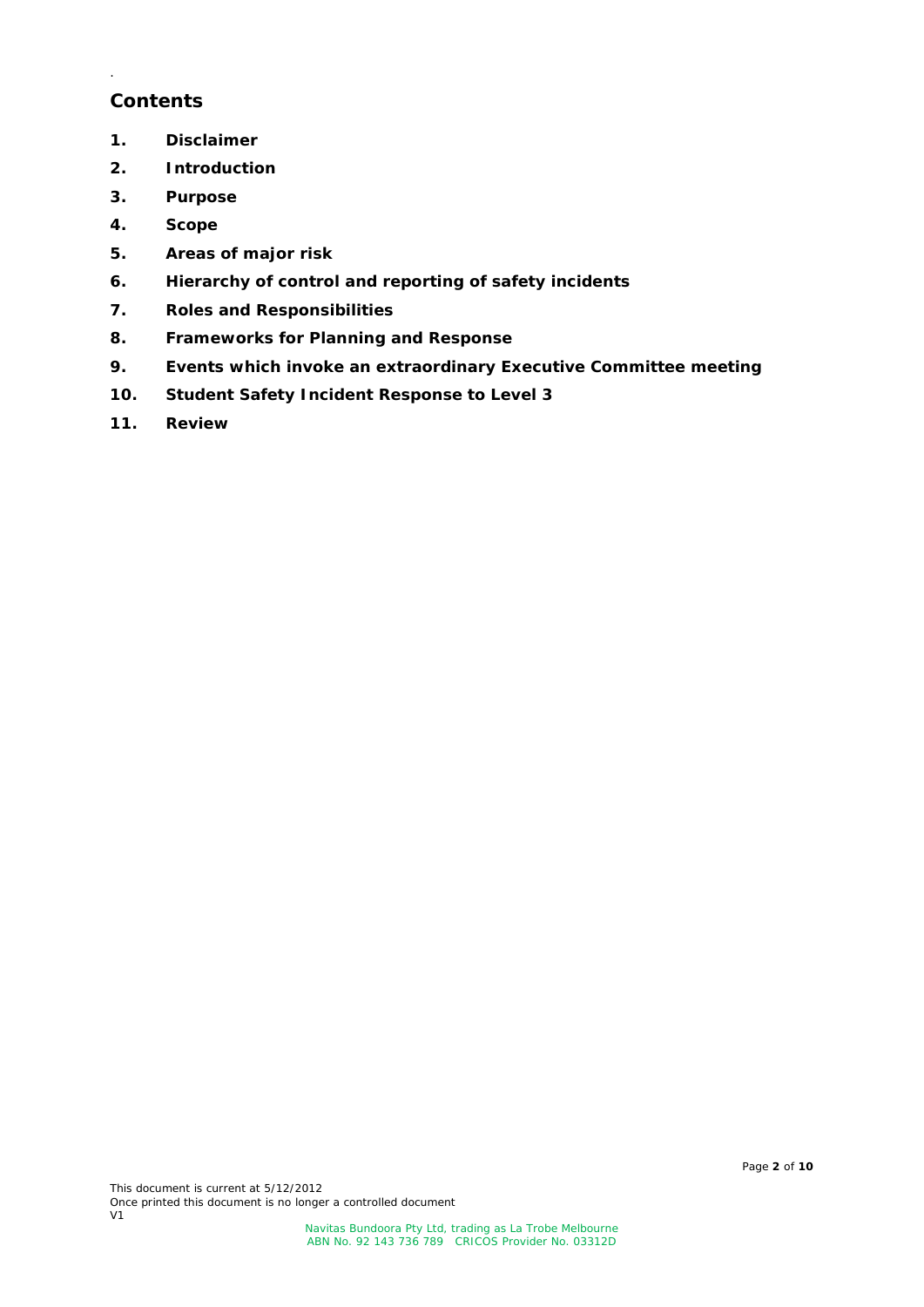#### **Disclaimer**

.

This document was developed by Navitas Bundoora Pty Ltd, trading as La Trobe Melbourne. These are guidelines for the safety of students enrolled at La Trobe Melbourne. La Trobe Melbourne accepts no responsibility for and disclaims all liability for any loss or damage, based upon this document that may arise from neglect and irresponsibility upon the part of students and other persons.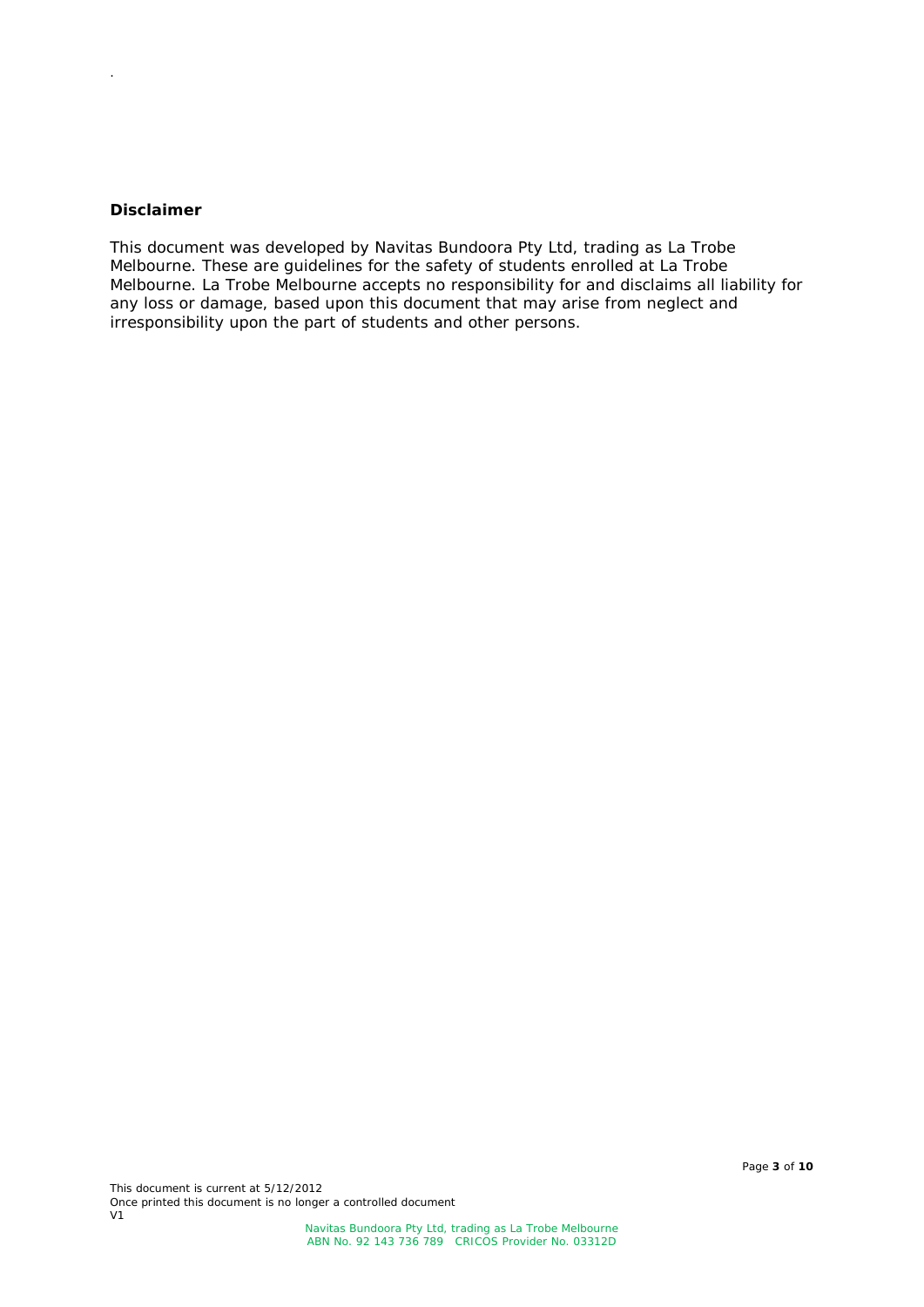# **Student Safety Management Strategy**

## **1. Introduction**

.

- 1.1 A student safety management plan ensures the safety of students is managed properly. Such a strategy also ensures that La Trobe Melbourne Navitas Bundoora Ltd is prepared for critical incidents and has clear protocols to follow if such incidents occur.
- 1.2 This document establishes the Student Safety Management Strategy and assigns responsibilities for its development, implementation and maintenance.
- 1.3 The Director and Principal, La Trobe Melbourne, has overall responsibility for the safety structures, framework and various strategies associated with student safety. Each program unit (ELICOS and FSDP) will assume operational responsibility for individual student safety, on the campus, from 9am to 5pm, Monday to Friday.
- 1.4 In the case of students under 18 years of age, whose parents have opted for the carer to be La Trobe Melbourne, the Director and Principal assumes the role of the carer until they turn 18 years of age, leave La Trobe Melbourne or their current visa expires. La Trobe Melbourne's policy related to the care of students under 18 dictates that any such students reside with a suitable homestay provider selected by La Trobe Melbourne.
- 1.5 The Student Safety Management Plan applies to all business units within La Trobe Melbourne (LTM) and is the basic framework for preparedness and response, to maintain the safety of students enrolled at LTM. It is not intended to cover every possible situation; however it will endeavour to keep each student safe while they are on campus, and in the case of students under 18 years of age, to ensure they are safe while enrolled at La Trobe Melbourne (from 7 days before the start of their course until 7 days after their course end date unless they turn 18 before that date).
- 1.6 The Academic Director (FSDP), the Director of Studies (ELICOS) and the Director, Student Services and Admissions (responsible for the approval of accommodation, support and general welfare of younger students) will supplement this strategy where necessary. However, any proposed supplementary strategy must be approved in writing by the College Director and Principal of La Trobe Melbourne, and must be consistent with the basic principles and concepts outlined here.

# **2. Purpose**

- 2.1 The purposes of the Student Safety Management Plan are to
	- (1) Implement a system for continuous planning that is sufficiently adequate to maintain student safety and to minimise risk.
	- (2) Provide for the safety of students by adopting good practice in all areas of keeping students safe at La Trobe Melbourne.
	- (3) Maximise safety practices and minimise danger, restore normalcy after an unsafe incident occurs and ensure that there is adequate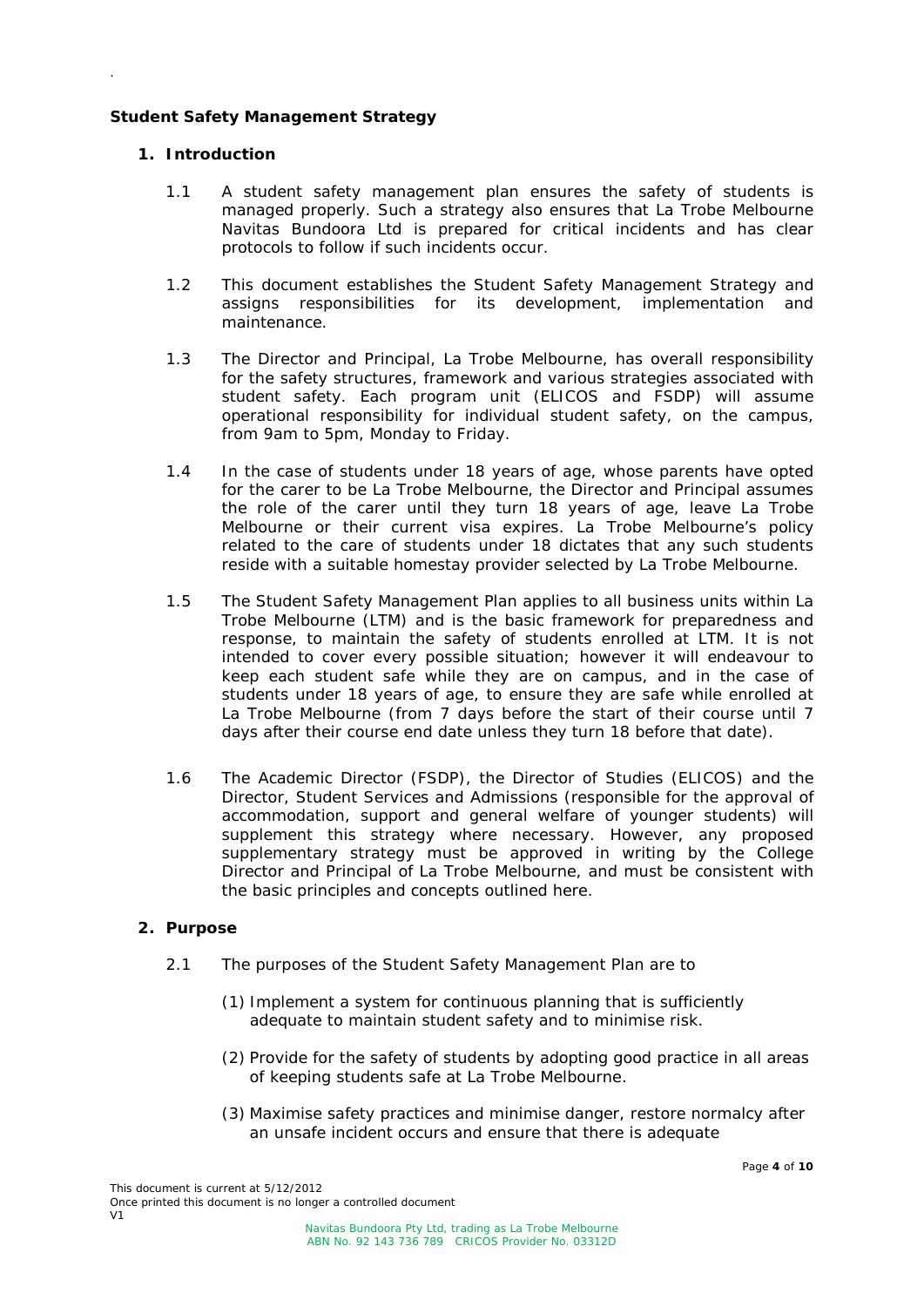communication with key stakeholders, including management of information about keeping safe.

- (4) Maintain a system that allows for rapid response while ensuring a systematic approach by decision-makers. (Please see First Aid Procedure, Critical Incident Policy and Procedure, Student Code of Conduct, Care of International Students under the Age of 18 Policy)
- 2.2 In addition to maintaining safety of students, this plan will also attempt to reduce exposure to liability and adverse publicity.

#### **3. Scope**

.

- 3.1 The strategy herein applies to all students of La Trobe Melbourne while on the campus, and to students under 18 years of age whether on the campus or in their home stay.
- 3.2 The plan provides a strategy to protect students of LTM from danger, risk or injury.
- 3.3 The plan ensures that La Trobe Melbourne provides a workable environment for all students as well as a liveable environment for students under 18 years of age.
- 3.4 The plan assumes that the owners of the buildings have proper insurance cover.
- 3.5 The plan attempts to reduce traffic accidents in the car park at La Trobe Melbourne.

### **4. Areas of major risk**

4.1 This plan addresses major safety risks under the following key themes:

| <b>Themes</b>                     | <b>Risks</b>                                    |
|-----------------------------------|-------------------------------------------------|
| Emergencies                       | Fire                                            |
|                                   | <b>Floods</b>                                   |
|                                   | Threats (including bomb threat)                 |
| Unusual behaviour                 | Indicating self-harm<br>$\bullet$               |
|                                   | <b>Mental Health issues</b>                     |
|                                   | Interfering with normal activities<br>$\bullet$ |
|                                   | Gross misuse of technology                      |
| Workplace disturbance or violence | Stalking<br>٠                                   |
|                                   | Property damage                                 |
|                                   | Physical or sexual assault                      |
|                                   | Property damage                                 |
|                                   | <b>Bullying</b><br>$\bullet$                    |
|                                   | Threatening letters or messages<br>٠            |
| Critical injury or death          | Accidents (including traffic<br>$\bullet$       |
|                                   | accidents)                                      |
|                                   | Self-harm                                       |
|                                   | Crime                                           |
| Civil disorder                    | Protests                                        |
|                                   | Demonstrations                                  |

This document is current at 5/12/2012

Once printed this document is no longer a controlled document V1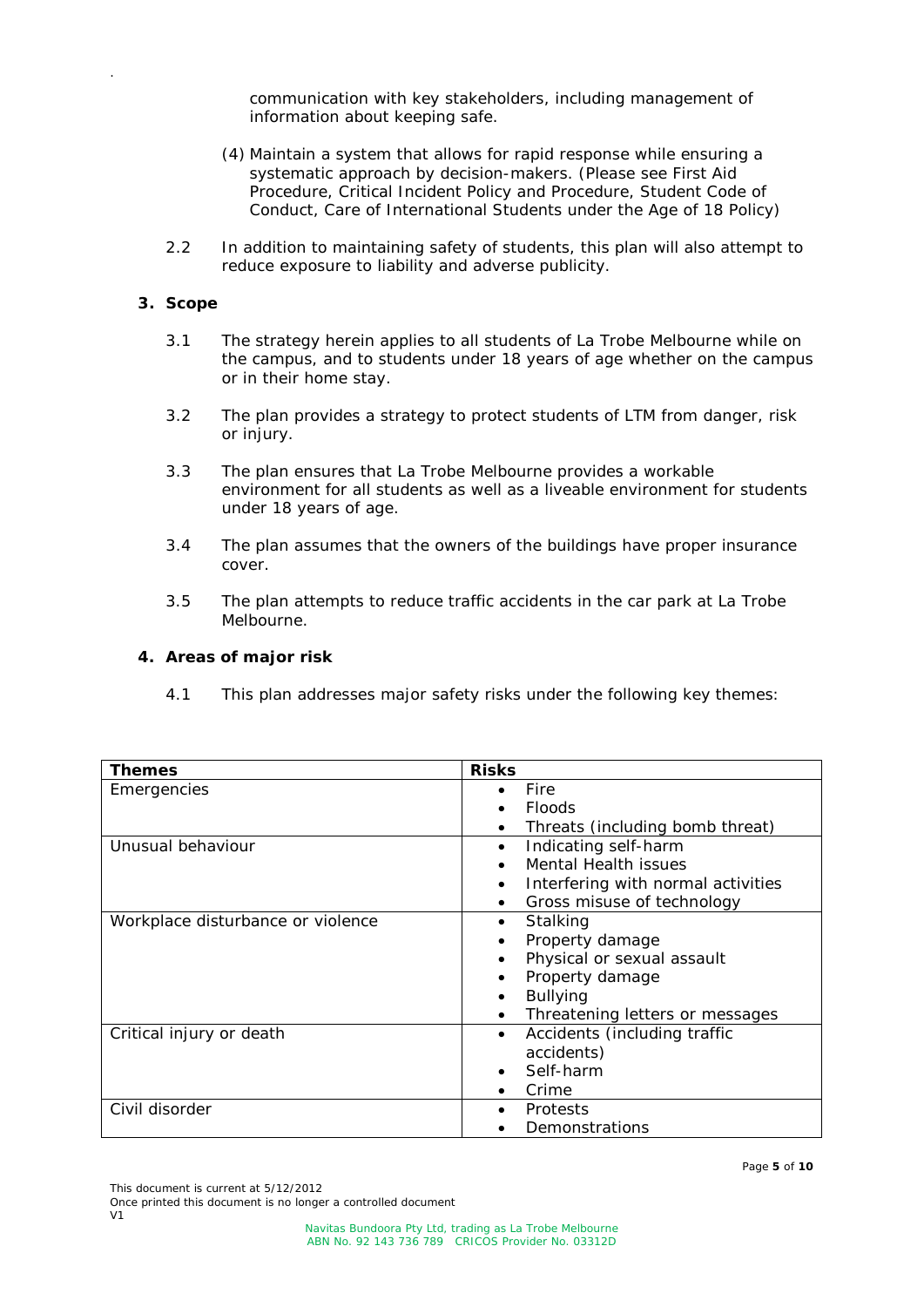|                               | <b>Riots</b>                     |
|-------------------------------|----------------------------------|
|                               | Picket lines                     |
| Communicable diseases         | <b>Tuberculosis</b><br>$\bullet$ |
|                               | Typhoid                          |
|                               | Other diseases eg HIV, Hepatitis |
|                               | <b>Epidemics and Pandemics</b>   |
| Local and overseas calamities | • Terrorists attacks             |
|                               | Tsunami                          |
|                               | <b>Floods</b>                    |
|                               | Fire                             |
|                               | Earthquake                       |

# **5. Hierarchy of control and reporting of safety incidents**

- 5.1 The Principal Executive Officer of La Trobe Melbourne is the College Director and Principal, who will make the final decisions based on consultation with the Executive Committee members. The Executive Committee consists of
	- College Director and Principal
	- Academic Director
	- Director of Studies
	- Director of Marketing
	- Director, Student Services and Admissions
	- **Accountant**

.

Although the La Trobe Melbourne Executive Committee normally meets once a month, in the case of a student safety issue, an extraordinary meeting is called immediately after being informed, and a quorum of two members and a chair is sufficient to proceed with action and resolution. All reports and press releases are to be approved and distributed by Navitas Group Manager, Public Relations.

- 5.2 There is a Building Warden and a Deputy Warden at La Trobe Melbourne, and in each building or on each floor there is a Floor Warden. Each Warden is trained in evacuation and in attending to injured/sick students.
- 5.3 Each building has at least two Level 2 First Aiders.
- 5.4 Two staff members will be trained as Level 3 First Aiders. One will be designated First Aid Officer with responsibility for liaison with First Aiders and ensuring first aid supplies are replaced and up to date at all times.
- 5.5 Two staff members are trained as Mental Health First Aiders.
- 5.6 All incidents and major safety issues are reported to Campus Security on phone extension 2222
- 5.7 Students are given the phone number for Campus Security and Police/Ambulance/Fire number 000. Campus Security may ring the College Director and Principal and/or the Director, Student Services and Admissions at any time of day or night (including weekends).
- 5.8 Students have contact details of Campus Security (03 9479 2222). Life Line (131114 and 1800 758 360) and a 24 hour free helpline on 1800 814 781 as well as the 24 hour translating services (131450).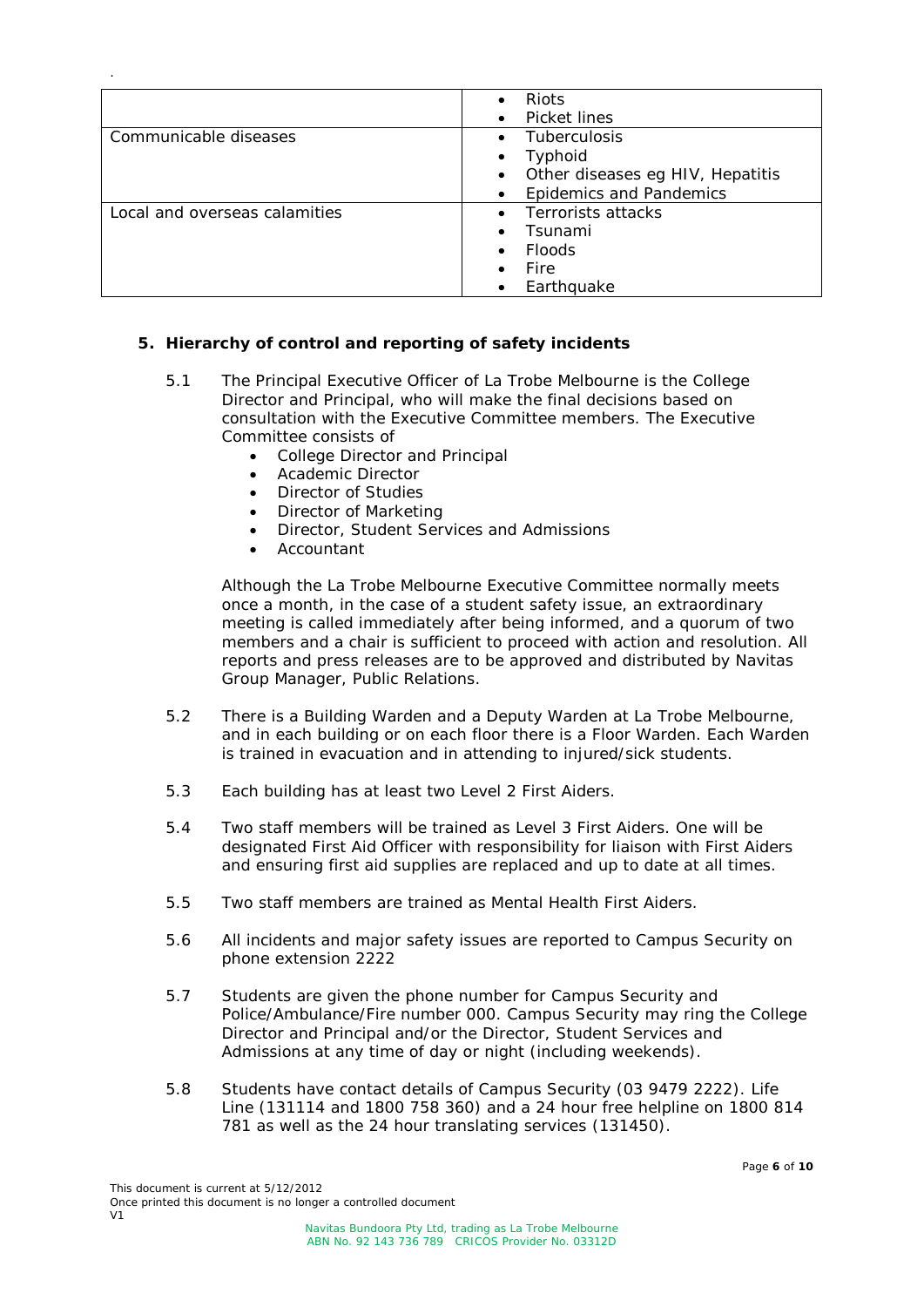- 5.9 Each student is given the phone number for a taxi (131119 or 131008 or 93453499).
- 5.10 The addresses and contact details of all medical centres in the vicinity of the University campus are given to the students.
- 5.11 Services of a Student Counsellor are available at La Trobe Melbourne. Referrals are possible to La Trobe University Counselling Services.
- 5.12 Staff members who deal with student safety incidents have an Employee Assistance program made available to them, if counselling is required.
- 5.13 All staff members must have satisfactory Working with Children Checks regularly.
- 5.14 All staff members involved in ensuring safety of students are required to keep their training updated.

### **6. Roles and Responsibilities**

.

Besides the La Trobe Melbourne Executive Committee, each staff member employed at La Trobe Melbourne is expected to contribute to student safety strategies.

- 6.1 Managers and Supervisors have certain responsibilities thus:
	- 6.1.1 They must include OH&S and Equality and Diversity in all their regular meetings as agenda items. Minutes of meetings are sent to the Compliance Officer, and also acted upon.
	- 6.1.2 They must identify potential safety risks, assess these and either control them or report them to the Director of their business unit.
	- 6.1.3 They must ensure any follow-up action required at the earliest possible time.
	- 6.1.4 They must review all action to improve responses and response time.
- 6.2 All staff have the responsibility to:
	- 6.2.1 Not place themselves or any student at risk or danger of injury.
	- 6.2.2 Report to managers or a warden of any student safety issues or potential hazards/risks/danger.
	- 6.2.3 Assist managers and wardens in implementation of risk control measures.
	- 6.2.4 Follow established procedures and Code of Conduct to minimise harm.
	- 6.2.5 Conduct regular self-checks to assist in harm minimisation for themselves and the students of La Trobe Melbourne.
	- 6.2.6 To cooperate in regular drills, training and audits.
	- 6.2.7 Access support mechanisms when there has been exposure to student safety incidents.

# 7. **Frameworks for Planning and Response**

7.1 Framework for Planning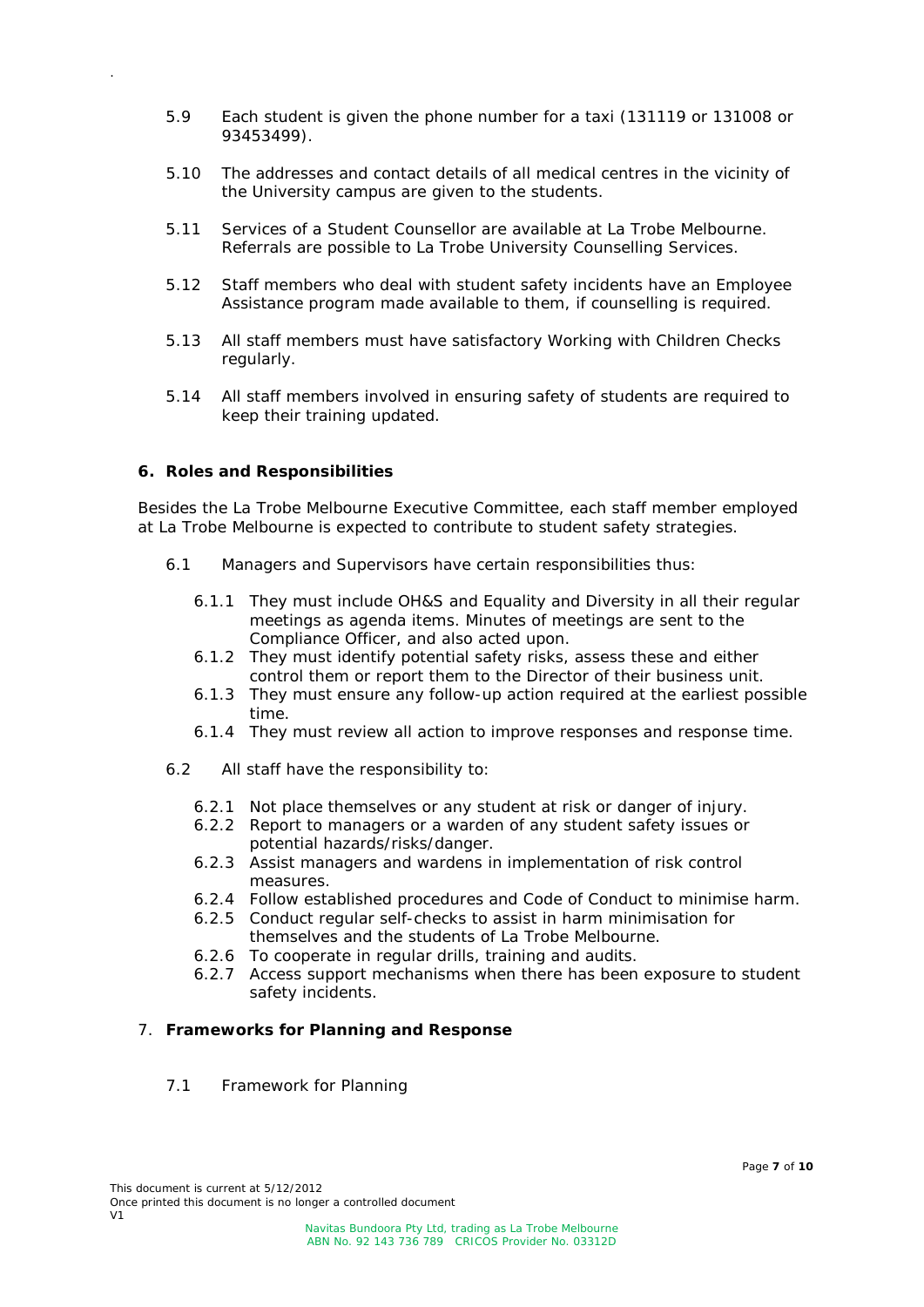The Student Safety Management Plan must be approved by both the Executive Committee and the OH&S Committee and reviewed at least annually.

7.2 Framework for Response

.

- Step 1: Notification
- Step 2: Confirmation
- Step 3: Executive Committee meets
- Step 4: Immediate action
- Step 5: Communication to stakeholders (and press, if required)
- Step 6: Follow-up action
- Step 7: Offer of Counselling or general support to all involved
- Step 8: Written reports
- Step 9: Review

### **8. Events which invoke an extraordinary Executive Committee meeting for student safety**

8.1 Safety Incidents

Report of any student safety incident (including those listed in 4.1) can invoke a meeting and immediate action. The Director and Principal or a nominated delegate can call such a meeting to deal with the situation at hand, make decisions, and proceed with action to restore student safety as soon as possible.

8.2 Categories of Safety Incidents

| <b>LEVELS</b>                                                                                                                                                                                                    | <b>RESPONSES</b>                                                                                                                                                          |
|------------------------------------------------------------------------------------------------------------------------------------------------------------------------------------------------------------------|---------------------------------------------------------------------------------------------------------------------------------------------------------------------------|
| Level 1 (With the least impact on La<br>Trobe Melbourne students)<br>Level 1 safety concerns do not<br>directly involve students from La<br>Trobe Melbourne                                                      | Response: General communique<br>from the Director and Principal on<br>receiving news of the incident.                                                                     |
| Level 2 (Of minimal impact)<br>Students of La Trobe Melbourne<br>may witness a safety incident but<br>are not directly involved eq threats<br>shouted at a teacher in the<br>classroom by an individual student. | Response: The Director in charge is<br>to be informed immediately. He/she<br>will initiate action under the<br>direction of the Director and<br>Principal of the College. |
| Level 3 (Most serious)<br>These are major incidents with<br>direct impact on students eg suicide<br>of a student, death after a<br>motorbike accident.                                                           | Response: Executive Committee<br>meets immediately and action<br>follows. Managing Director of<br>Navitas Ltd is notified.                                                |

## **9. Student Safety Incident Response to Level 3 (most serious incidents)**

- 9.1 On notification of an incident, the College Director and Principal briefly establish the nature of the incident, the location and the person(s) involved.
- 9.2 If relevant, the Student Safety Management Plan is invoked.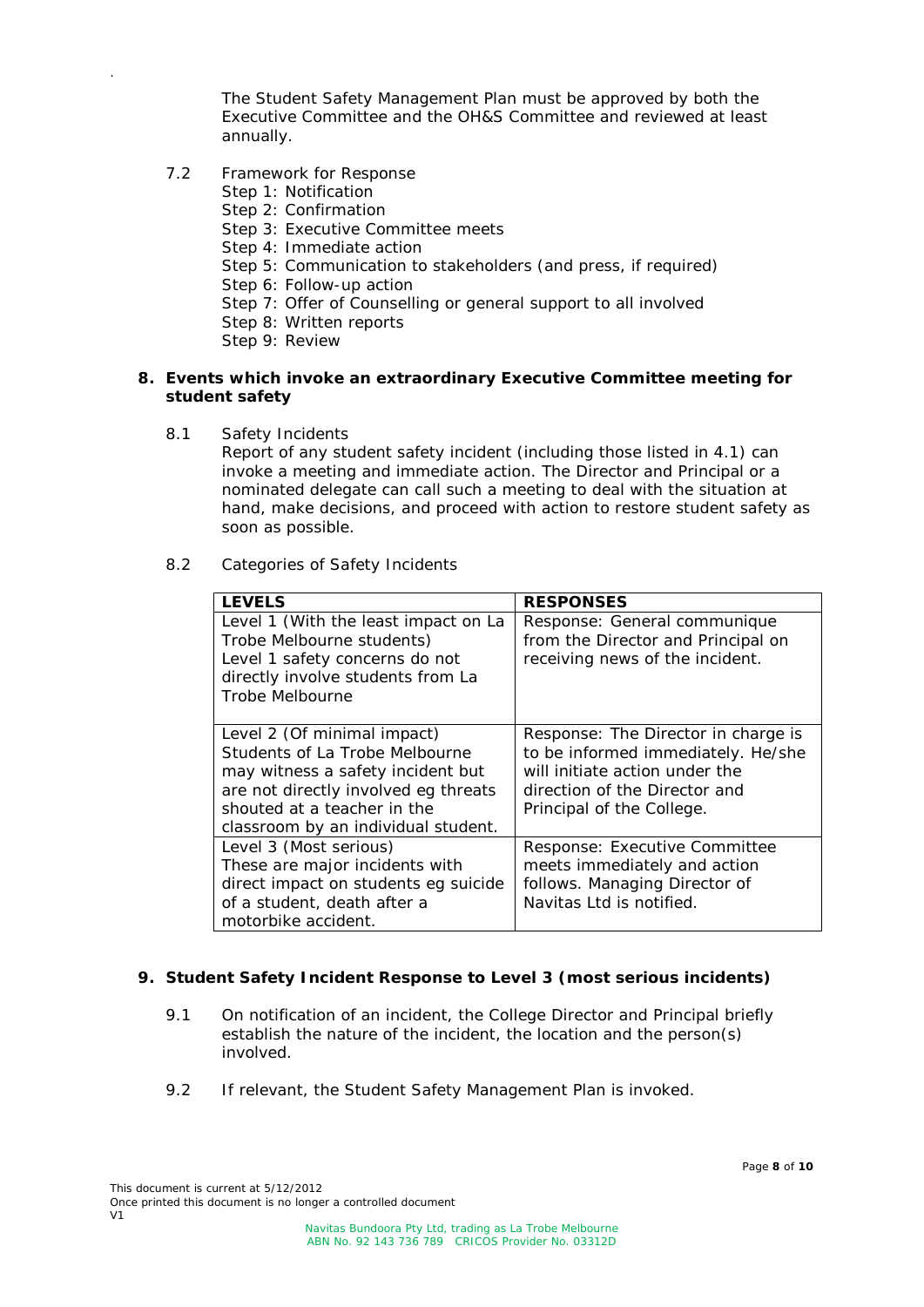- 9.3 The Chief Warden or a member of the Executive Team is asked to take charge.
- 9.4 The person in-charge assesses the situation and determines the course of action to pursue, including evacuation of premises if required. Ambulance/Police/Fire Brigade are called and Campus Security informed.
- 9.5 The College Director and Principal, or delegate, keeps stakeholders informed.
- 9.6 The person in-charge records all important information.
- 9.7 After incident is contained, underlying causes must be undertaken and preventative action taken to ensure safety of everyone on site. Business continuity is established as soon as possible.
- 9.8 An incident report form and a full written report is submitted to the Director and Principal, who submits a written report to CEO Navitas and Executive General Manager, University Programs.
- 9.9 De-briefing takes place.

# **10. Review**

.

**10.1** The student safety management plan is reviewed after each major incident or alternatively, once a year. Amendments are made accordingly.